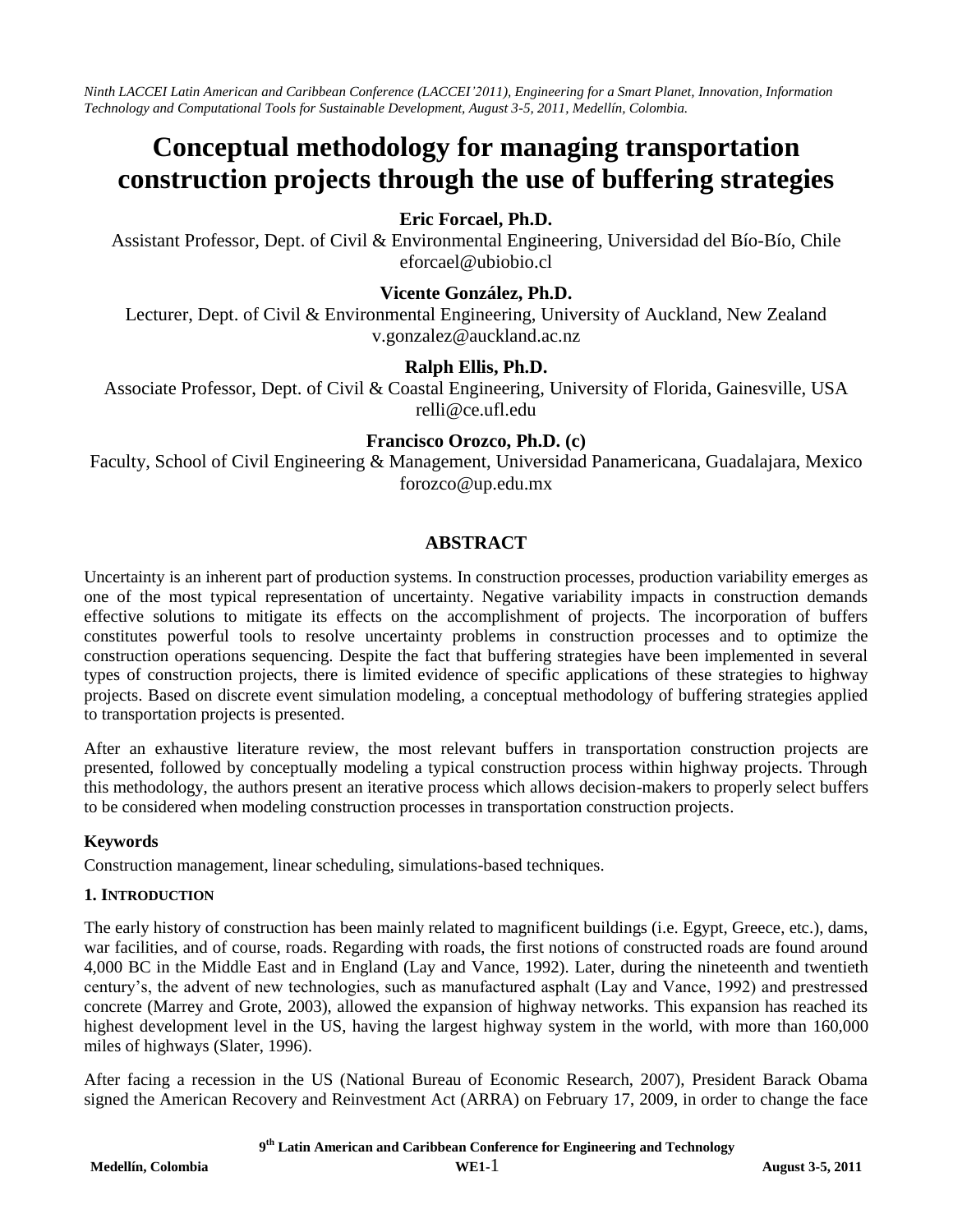of the US in terms of improvements to its infrastructure. The ARRA was intended to provide significant new funding for transportation infrastructure, triggering the construction of more than 12,000 road, highway and bridge projects across the US, of which more than 3,000 projects have been completed and more than 8,000 are currently under construction (FHWA, 2010). This new dynamic scenario demands innovative tools to effectively manage transportation construction projects. One of those tools is simulation and specifically buffering strategies.

In terms of simulation and buffering strategies, numerical solutions to engineering problems are usually obtained after running simulation processes, particularly when analytic solutions are not feasible. Simulation techniques are characterized by the repetition of a solving process hundreds or even thousands times, in order to converge to a solution, which consists of mean and standard deviation.

Simulation is applicable to a variety of engineering practices; one of them is linear scheduling techniques, which is particularly useful in projects where the activities are of a repetitive nature (Newitt, 2007). Moreover, buffering strategies have been successfully applied to simulating building construction processes because of their repetitive condition (González et al., 2006). However, not too much attention has been pay to applying buffering strategies to transportation construction projects.

On the other hand, within transportation construction projects, some effort has been put to determine the main reasons which negatively affect the project progress and to establish what activities are more exposed to delays within this type of projects (Thomas and Ellis, 2001).

However, despite the contribution of establishing buffering strategies and determining the main activities to be included into a transportation construction project, both initiatives have not been brought together. This paper presents the buffering strategies commonly used in construction projects and determines the activities to develop a conceptual methodology to apply those buffering strategies into transportation construction projects.

# **2. LITERATURE REVIEW**

## **2.1. Computer simulation in civil engineering**

One of the first experiences based on the use of computer simulations in civil engineering was conducted in the late 70s, when a group of researchers presented an overview of the incorporation of computer simulation for teaching purposes. This study was done over a ten year period in the Department of Civil Engineering at the University of Nottingham (Cullingford et al., 1979) and as a result; students were seen to have benefited from these computer applications in important areas within civil engineering, such as: planning and control of construction projects and negotiation within the construction process. Some years later, also with educational purposes, multimedia tools were successfully applied to civil engineering teaching, giving students the opportunity of interacting with several disciplines of civil engineering, i.e., hydraulics, structures, geotechnical, environmental, marine, and project management, facilitating the learning about the phases of a civil engineering project (Angelides et al., 2000). Other authors have continued to expand the use of simulation as a powerful tool to be included within the teaching of civil engineering (Ang and Tang, 2008).

Simulation has also been successfully applied to diverse areas within civil engineering industry, such as hydraulics and water resources (Nijssen et al., 1997), structural engineering (Takahashi and Fenves, 2006), geotechnical engineering (Oettl et al., 2004) and others (Martinez et al., 1999; Han & Halpin, 2005; Peña-Mora et al., 2008).

Most of those applications have mainly been intended to deal with the complexity of problems where an analytical solution is not feasible. Despite the fact that several simulation approaches have included the use of buffers, just a few researchers have been mainly focused on developing buffering strategies applied to transportation construction projects.

#### **2.2. Simulation within the construction industry**

In construction management, as a whole concept which includes not also transportation projects but also all type of construction works, several initiatives have been undertaken in order to improve the way through projects are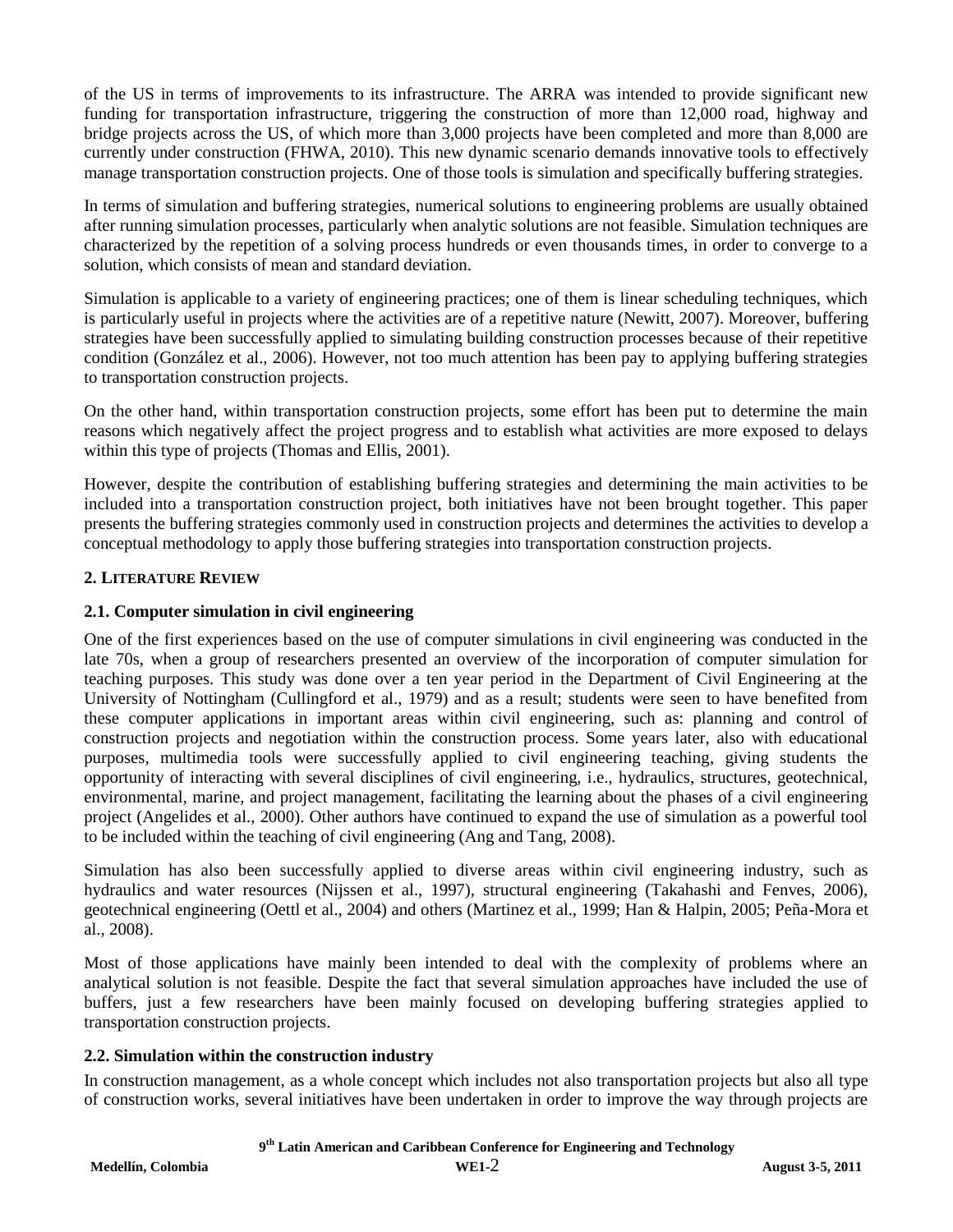managed. Within these initiatives, several techniques and tools have been developed; one of them is simulation. More than thirty years ago, Halpin (1973), worked on some of the first methodologies for construction simulation and, nowadays, construction simulation has effectively been applied to building projects (González et al., 2009), earthmoving projects (Peña-Mora et al., 2008), tunnels (Al-Battaineh et al., 2006), among others. Some of these simulations have sought to deal with the negative impacts of variability in construction and its effect in the productivity of projects. Likewise, some models have been developed in order to improve the overall project performance, through reducing variability (Thomas, 2002).

Other important aspects within construction simulation are productivity and buffering strategies. Some researchers have studied the productivity level in this type of projects, emphasizing the importance of understanding how productivity changes over the duration of the project (Ellis and Lee, 2006). In addition, buffering strategies have been developed to deal with errors and changes in concurrent design and construction of civil infrastructure projects, helping protect a planned schedule by absorbing negative impacts of those errors and changes (Lee et al., 2006).

## **2.3. Buffering strategies within construction industry**

There are diverse types of buffers which can be applied to construction simulation: 1) Inventory buffers, mainly characterized by raw materials, Work-In-Process (WIP) and finished goods; 2) Capacity buffers, characterized by redundant labor; and 3) Time buffers, with the main objective of managing production schedules and deliveries on due dates (Hauge and Paige, 2002).

The application of each buffer depends on the type of project and production circumstances, among other variables. Therefore, after determining relevant activities in transportation construction projects (which will be used within the simulation model), this research seeks to find out the appropriate buffers which can be applied to transportation projects. Once these buffers have been determined, the next phase of this research is to propose a simplified linear scheduling model for a transportation construction process and then to simulate this process. Finally, the third phase of this research is to propose a conceptual methodology for managing transportation construction projects.

# **3. THE PROPOSED MODEL**

The following are the main steps to build the conceptual methodology presented in this paper: 1) Development of a Linear Schedule for the project; 2) Selection of activities to be included in the simulation model; 3) Method for the unification of multiple contract pay items; 4) Selection of proper buffers to be used in the simulation model; 5) Development of a conceptual simulation model; 6) Proposed simulation model and its validation.

# **3.1. Development of a Linear Schedule for the project**

The basic idea involved in this paper is to formulate a general model to simulate a transportation construction project. In order to better represent the progress of the activities, a graphical scheduling technique has been selected. There are several graphical scheduling techniques, such as Line-of-Balance, Time-Space Scheduling and Linear Scheduling method. The latter is characterized by a two-dimensional chart, displaying in the Y-axis the number of units that will be completed within any period of the activity's duration displaying in the X-axis (Callahan et al., 1992). Graphical scheduling techniques are not new. Gorman (1972) was one of the first authors to propose the use of a Time versus Distance diagram, in order to improve the way of communicating schedule information through visual impact in highways, pipelines and other projects characterized by a repetitive nature (high-rise buildings, tunnels, etc.).

Highway projects are well suited for a linear scheduling approach because of their linear nature (one operation or crew follows another sequentially). Transportation construction projects involve activities such as maintenance of traffic, road preparation, paving, etc. Each of these activities can be repeated by the same crew from one end of the project to the other, where the only distinguishing feature among them is their production rates (Callahan et al., 1992).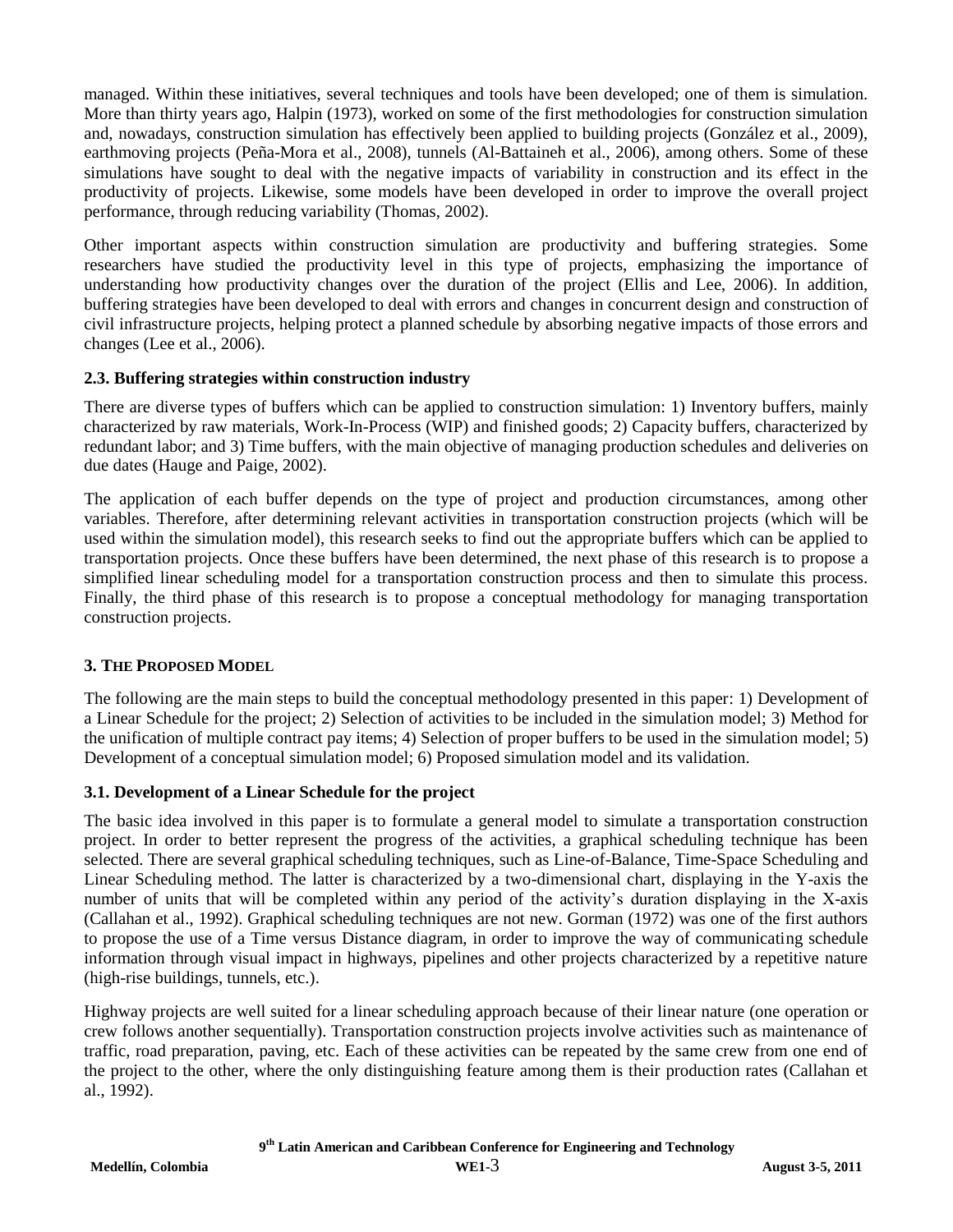Newitt (2007) identifies that linear scheduling has its roots in the manufacturing industry. This scheduling technique is particularly well suited for projects where the activities are of a repetitive nature. The types of construction projects that lend themselves to linear scheduling are physically horizontal (highways, pipelines, railroads, etc.) rather than vertical projects; although some components and processes of high-rise buildings and even residential construction could be scheduled with linear scheduling methods due to the repetitive nature of some of those project components. The main objective of linear scheduling is to help project managers better visualize time and space conflicts between activities.

Hinze (2007) and Newitt (2009) suggest the following steps to create a linear schedule: (1) To identify activities; (2) To estimate activity production rates; (3) To develop activity sequences; (4) To create the velocity diagrams and; (5) To look for conflicts and buffers.

The first three steps are usually found in all scheduling methods. However, the last two steps are unique and especially used in linear scheduling.

The key step in linear scheduling is the velocity diagram (Newitt, 2009), also called production rate diagram (Hinze, 2007), which shows the time-space relationship of each activity (Fig. 1).



**Fig. 1. Production Rate diagram (adapted from Hinze, 2007).**

In Figure 1,  $V_i$  is the Production Rate and  $\alpha$  is the slope of the line. Both are represented by the mathematical expression 1.

$$
V_i = \tan(\alpha) = \frac{\Delta \text{Units}}{\Delta \text{Time}} \tag{1}
$$

However, when variability or quantity of nonuniformity which can induce negative impacts on the productivity of a process (Hopp and Spearman, 2000) is taken into account, these production rates are not constant but change period by period (Fig. 2).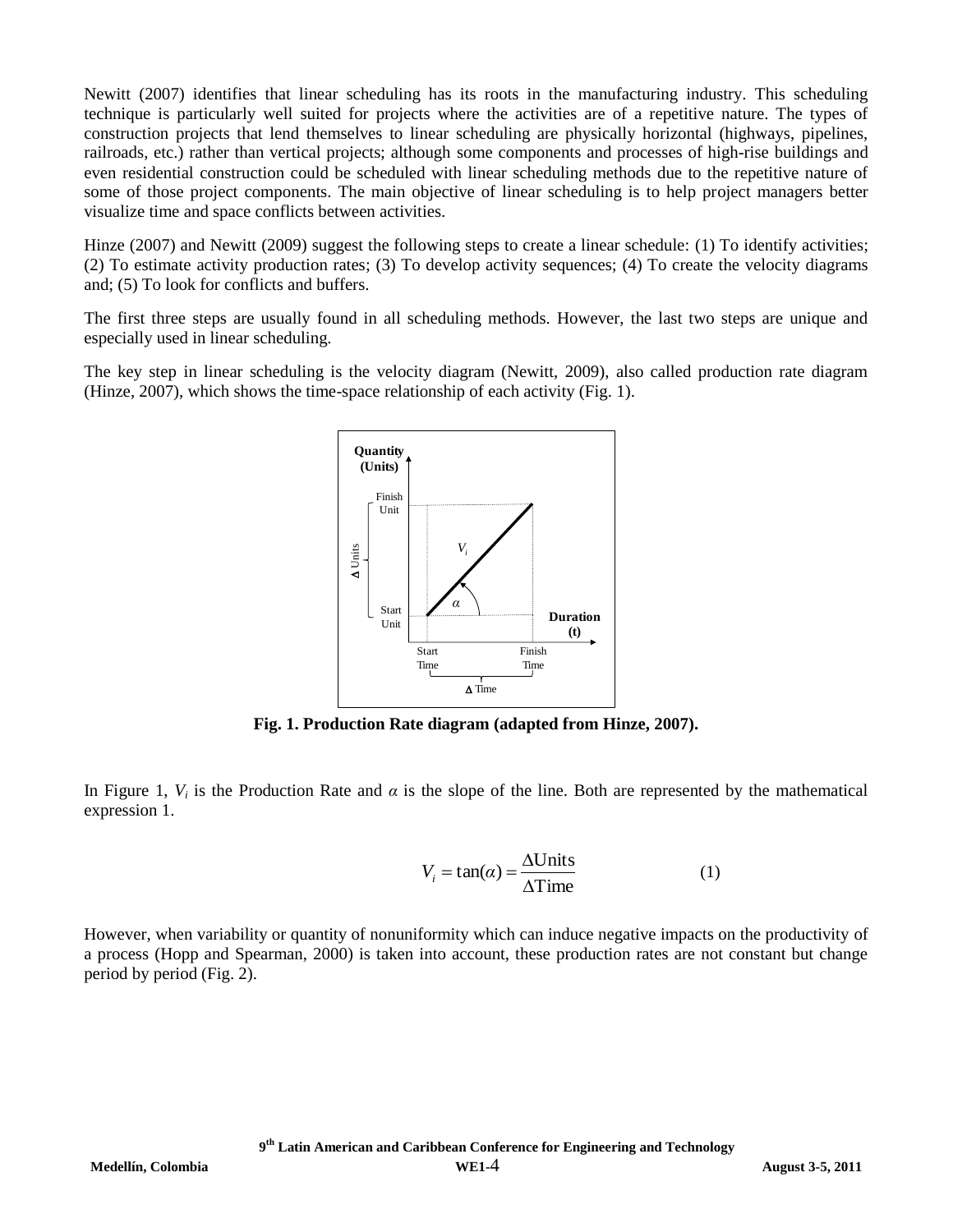

**Fig. 2. Production Rate diagrams considering variability, which can be generating through simulations.**

The other important steps in linear scheduling deal with identifying conflicts (which have to be avoided), and buffers (Work-In-Process (WIP) buffers and Time buffers, which have to be used to deal with conflicts) (Fig. 3).



**Fig. 3. Conflicts and WIP buffer and Time buffer (adapted from Hinze, 2007).**

As a result, the idea behind bringing together linear scheduling techniques and simulation is to graphically represent the progress of a project (linear scheduling), but considering the effect of variability on production rates (simulation). Figure 4 schematically shows a linear project where activities (or processes) take into account variability. It could be recalled that for transportation construction projects, these linear activities can be: clearing, road preparation (grading, subbase, base coarse, etc.), paving, etc. (Callahan et al., 2002).



**Fig. 4. Linear scheduling considering the effect of variability.**

 **9 th Latin American and Caribbean Conference for Engineering and Technology**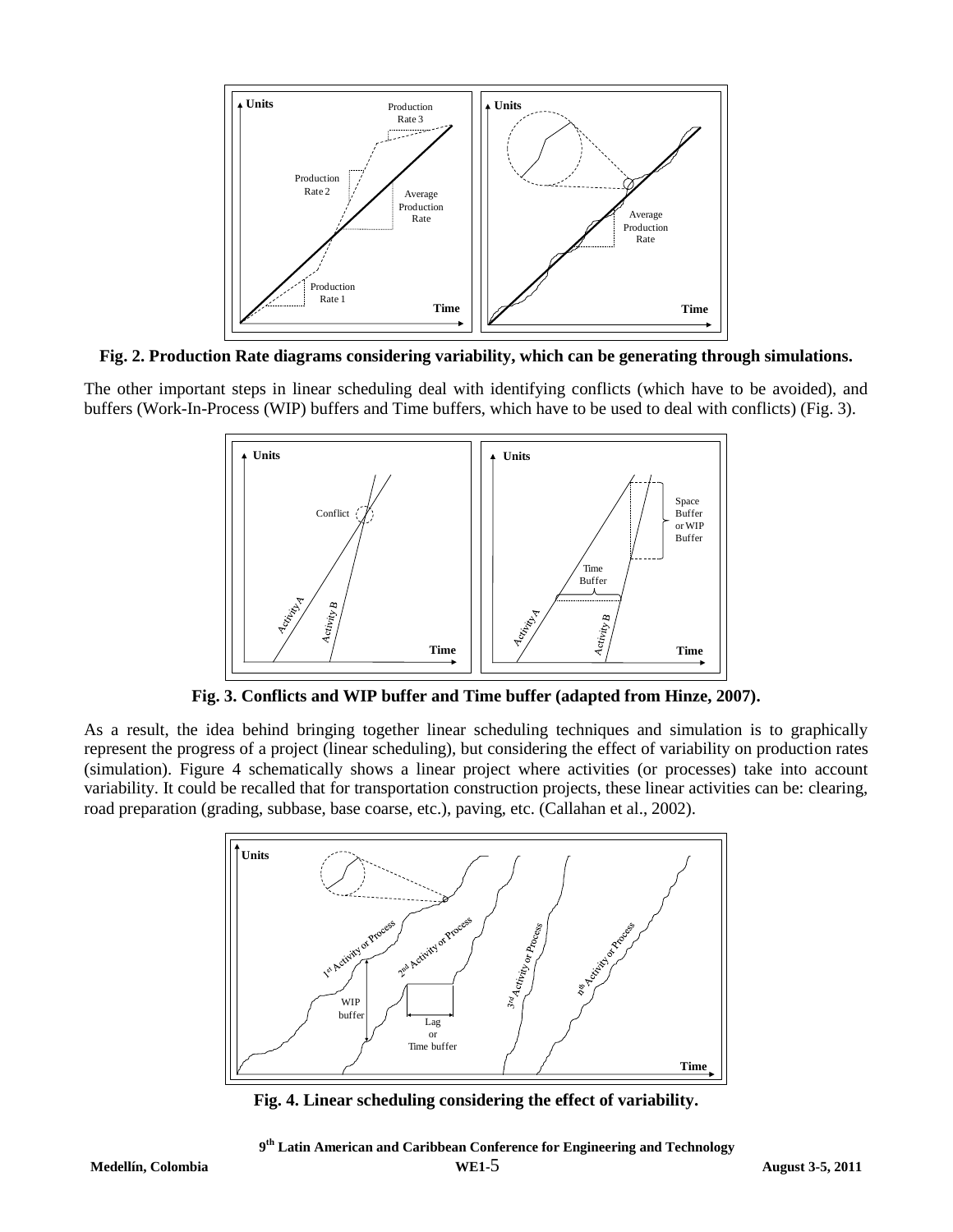## **3.2. Selection of activities to be included in the simulation model**

After explaining how linear scheduling techniques work and showing that linear activities are feasible to be scheduled considering variability, it is necessary to focus on what activities, within a highway construction project, should be included in the simulation model.

In the US, most of the Departments of Transportation establish a set of activities which have to be considered as a basis for pay items in transportation construction projects. For example, the Florida Department of Transportation (FDOT) defines almost six hundred activities which can be part of a transportation project (FDOT, 2010). In order to determine the main activities involved in transportation construction projects, data from an actual project in the State of Florida is presented in Table 1 as an example.

The categorization shown in Table 1 has been done according to the following criteria: 1) Type of activity; 2) Percentage of cost for the set of activities in relation to the total cost of the project (activities selected, grouped by categories, represent more than the 80% of the total cost of each project) and; 3) Activities which historically have lead to delays during the construction phase of highway projects.

The first criterion "Type of activity" relates to the scheduling method to be used (in this case, linear scheduling). This means that activities have to be suitable to be scheduled according to the linear scheduling principles seen in the preceding section. The second criterion "The cost of activities over the Total Cost" relates to the Pareto Law or 80/20 rule, which states that approximately the 80% of a system is represented by the 20% of it (Chen et al., 1993); i.e., the 80% of the total cost of a project is concentrated in just a 20% of its activities. The third and final criterion "Activities which lead to delays during the construction phase" relates to identifying those activities which historically have produced delays according to the review of literature (Thomas and Ellis, 2001).

Six categories have been found relevant for a transportation construction project: Maintenance of Traffic, Road Preparation/Earthwork, Drainage Works, Asphalt Pavement, Permanent Signaling, and Erosion Control. These six categories of activities were chosen according to how these categories affect the project in terms of budget and schedule. Based on the example given in Table 1, it was found that the selected categories represent an 84.88% of the total cost of the project. On the other hand, in terms of scheduling, these 6 categories showed to have a linear behavior; as a result, they were chosen to be included in the model.

As an additional source to support the previously-mentioned selection of categories, Maintenance of Traffic and Utilities (in this research, Utilities is partially characterized by Drainage Works) are categories of activities that have been identified as root causes of delay on highway projects (Thomas and Ellis, 2001). In turn, Earthmoving (in this research, characterized by Road Preparation) and Pavement (Asphalt) represent a very important part of a highway project's construction time and money expenditures (O'connor et al., 1993). In summary, the activities shown in Table 1 represent the categories which involve the main activities within a transportation construction project.

|    | Those It Cheek of the month were completed by the computation of the clear |                 |                                                                       |  |  |
|----|----------------------------------------------------------------------------|-----------------|-----------------------------------------------------------------------|--|--|
| ID | Category                                                                   | % of Total Cost | Observation                                                           |  |  |
|    | Maintenance of Traffic                                                     | 10.00%          | Temporary barriers, signals, maintenance of traffic operations.       |  |  |
|    | Erosion Control                                                            | 1.00%           | Silt fences, hay bales, erosion barriers, rip raps.                   |  |  |
|    | Drainage Works                                                             | 24.54 %         | Construction of culverts, drains, manholes, curbs and gutters, etc.   |  |  |
|    | Road Preparation/Earthwork                                                 | 18.71 %         | Removal of existing pavement, excavation and base layers.             |  |  |
|    | <b>Asphalt Pavement</b>                                                    | 15.54 %         | Asphalt pavement layers, bituminous materials, joints sealing.        |  |  |
|    | Permanent Signaling                                                        | 15.09 %         | Speed signals, traffic stripes, pedestrian signals, traffic controls. |  |  |
|    | <b>Total Percentage</b>                                                    | 84.88%          |                                                                       |  |  |

#### **Table 1. Categories of main activities of a transportation construction project**

#### **3.3. Method for the unification of multiple contract pay items**

Because of the daily progress of the activities is commonly measured by different units (cubic yards, square foot, miles, etc.), according to diverse contract pay items defined by diverse Departments of Transportation, such as the FDOT (FDOT, 2010), a unified numerical value is needed to calculate the productivity per project, in order to be able to group and add various pay items into categories. Also, this is necessary to make possible the scatterplot of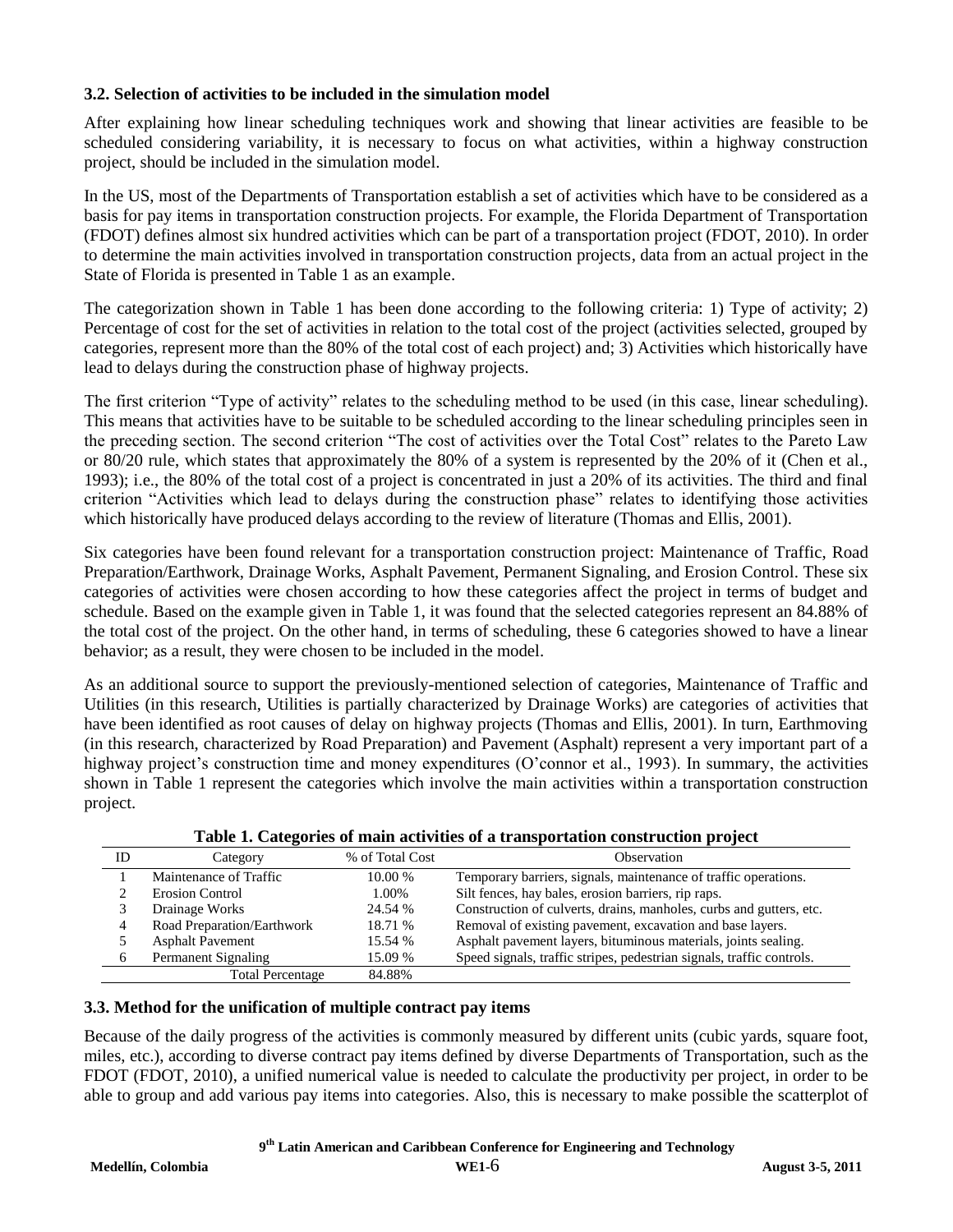the progress chart of these activities in a uniform scale of production units against time. Lee (2003) developed a methodology for unifying the productivity on highway construction by using an Equivalent Work Unit (EQWU), which corresponds to the equivalent amount of work that can be accomplished with eight man-hours of effort. This method for unifying the productivity on highway construction projects is adopted as a part of the conceptual methodology presented in this paper to deal with the negative effects of variability in transportation construction projects.

## **3.4. Selection of proper buffers to be used in the model**

Hopp and Spearman (2000) establish three types of buffers in production systems: Inventory buffer, Capacity buffer and Time buffer. These buffers can be classified as: Inventory buffers, mainly characterized by raw materials, Work-In-Process (WIP) and finished goods; Capacity buffers, characterized by redundant labor (which can be separated into workers and machines); and Time buffers, with the main objective of managing production schedules and deliveries on due dates (Hauge and Paige, 2002).

In construction, buffering strategies have been applied during almost twenty years and they are summarized in Table 2 (González et al., 2006).

| Research/Approach                             | <b>Research Strategy</b>                                                                                      | Type of Buffer                                 |  |  |  |  |
|-----------------------------------------------|---------------------------------------------------------------------------------------------------------------|------------------------------------------------|--|--|--|--|
| Lean Construction                             | Monte Carlo simulation; Simulation Optimization; dynamic simulation; others.                                  | WIP Inventory                                  |  |  |  |  |
| Lean Construction; Supply<br>Chain Management | Discrete Simulation; Application of Kanban System; Cumulative progress of<br>processes; value stream mapping. | Material Inventory                             |  |  |  |  |
| Lean Construction;                            | Monte Carlo simulation                                                                                        | Capacity                                       |  |  |  |  |
| Lean Construction; Supply<br>Chain Management | Fuzzy Logic; Dynamic Simulation; Simulation Optimization                                                      | Time                                           |  |  |  |  |
| Lean Construction; Supply<br>Chain Management | Discrete Simulation; Processes diagram flow.                                                                  | WIP Inventory; Material<br>Inventory; Capacity |  |  |  |  |

**Table 2. Buffering Strategies used in Construction (adapted from González et al., 2006)**

Table 2 shows that WIP, Material, Capacity and Time buffers have been broadly used within the construction industry. However, for purposes of programming the model, time buffer has been treated in terms of Work-In-Process, i.e. WIP buffer. In addition, regarding with WIP buffers, Ashley and Alarcón (1999) observed that a loss of productivity can be because the work-units to perform by production process are not enough, which emphasize the importance of WIP buffers.

In terms of the project duration, the National Cooperative Highway Research Program (NCHRP) determined and ranked the main factors affecting time determination (NCHRP, 1995), which are summarized in Table 3.

#### **Table 3. Factors Affecting Time Determinations and Buffers (adapted from NCHRP, 1995).**

|         | -                                           |                |
|---------|---------------------------------------------|----------------|
| Ranking | Factor                                      | Type of Buffer |
|         | Weather and Seasonal Effects                | WIP            |
|         | Location of Project                         | Material/WIP   |
|         | <b>Traffic Impacts</b>                      | WIP            |
| 4       | <b>Relocation of Construction Utilities</b> | WIP            |

On the other hand, Thomas and Ellis (2001) observed that the leading apparent causes of delay to highway construction projects were those shown in Table 4.

#### **Table 4. Apparent causes of delay to highway construction projects (adapted from Thomas and Ellis, 2001).**

| Causes                                                 | Type of Buffer |
|--------------------------------------------------------|----------------|
| <b>Utilities</b>                                       | WIP            |
| Delays in environmental planning and permitting issues | WIP            |
| Differing site conditions                              | WIP            |
| Errors and omissions                                   | <b>WIP</b>     |
| Extra work                                             | WIP / Capacity |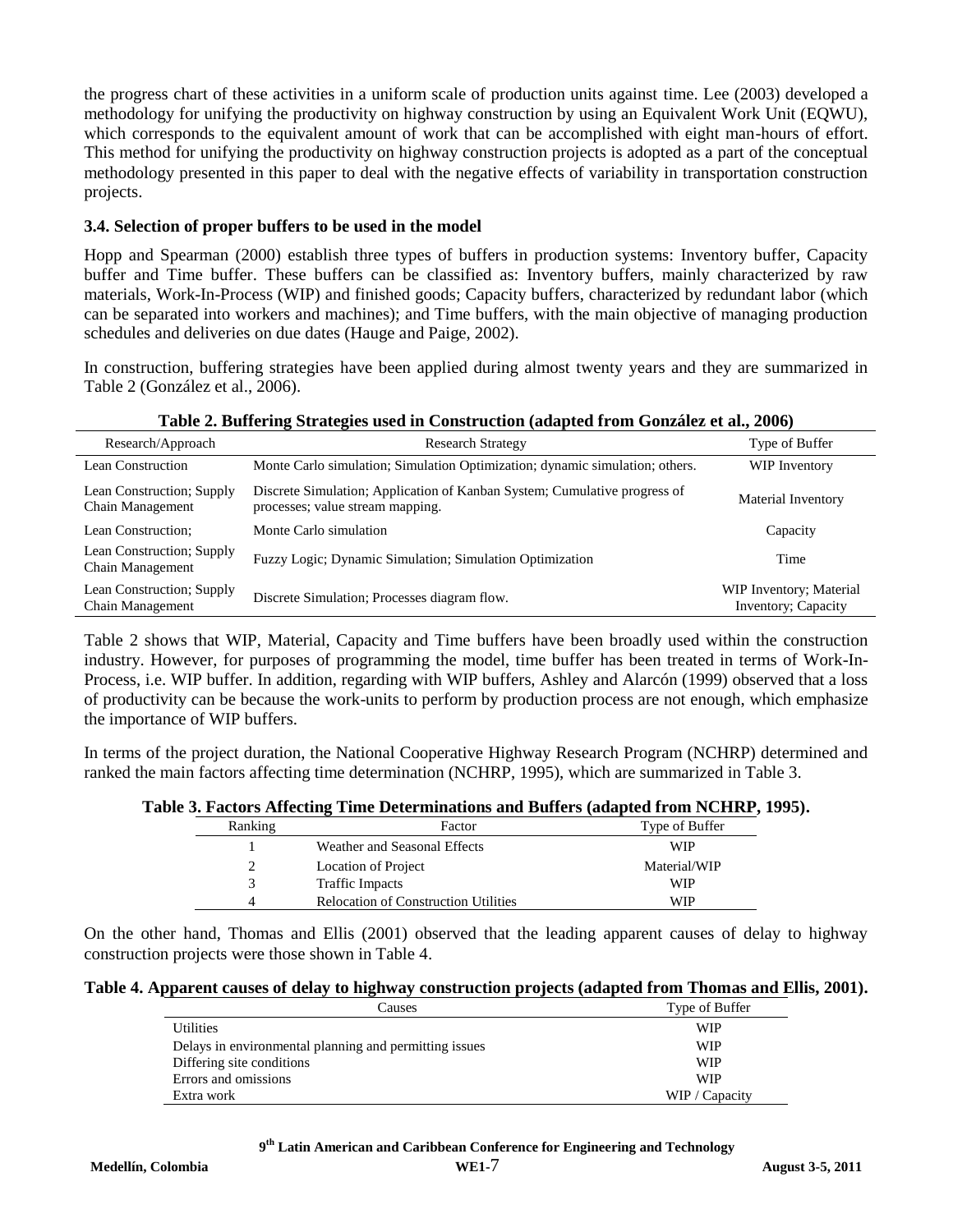According to Tables 3 and 4, WIP, Material and Capacity buffers seem to be the most recurrent in transportation construction projects. Also, Thomas et al. (2003) focused their attention on labor (capacity), emphasizing the fact that manpower vary throughout the course of a project. On the other hand, complementing the previous findings, O'Connor (1993) had already found that differing site conditions, constructive changes, errors and omissions and weather (all related to WIP buffers), represented some of the most common causes of conflicts and claims within a transportation construction project.

Moreover, Agdas (2008) emphasizes the idea of materials as scarce resources within transportation construction projects, particularly when those materials are not easily available (e.g. location). That highlights the importance of considering the buffer material as shown in Table 3.

As a conclusion, taking into account the types of activities which more influence delays in transportation construction projects and the buffering strategies previously applied to other types of projects, the buffers to be used in the proposed model will be: Work-In-Process, material and capacity (classified into worker buffer and machine buffer).

#### **3.5. Conceptual Methodology proposed**

This paper has been devoted to propose a methodology to deal with the negative impact of variability in transportation construction projects, through the use of buffers. Based on the previous steps, some guidance is proposed to build simulation models that can help deal with variability and its effects on transportation construction projects.

The conceptual methodology presented here will be organized through a flowchart with the main steps to be considered at the moment of elaborating a simulation model of a transportation construction project. The flowchart is shown in Figure 5.

Flowchart in Figure 5 starts with the selection of activities to be included in the model, accounting for those activities which concentrate at least an 80% of the total cost of the project. This task is not necessarily tedious because, according to the 80/20 rule or Pareto Principle (Chen et al., 1993), it is only required to focus on the 20% of the main activities of a project which will accumulate the 80% of the total cost of it. The following step is to figure out if the selected activities are suitable to be linearly scheduled (i.e. activities where linear scheduling techniques can be applied). If this condition is not accomplished, it is necessary to leave the process and search for another methodology to simulate the project. Then, the selected activities have to be grouped in just a few categories in order to facilitate the programming of the model (no more than 10 categories, e.g. Maintenance of Traffic, Road Preparation, Asphalt works, etc.). With the same objective of facilitating the implementation of the model, this methodology suggests to use only one measurement unit according to what is suggested by linear scheduling techniques (miles, yards, etc. or another equivalent working units). Subsequently, the project has to be linearly scheduled using the categories previously defined in the preceding step, constituting the deterministic approach which will be compared against the simulation-based model (probabilistic/simulation approach). As a key part of the simulation-based model, it is necessary to determine the probability distribution functions that govern the duration of each category of activities (this is done using actual/on-site information and running multiple goodness-of-fit tests). The following step is the selection of the buffers to be used in the model (first, all buffers are included and after the first loop the buffers are selected according to the analysis run at the end of this methodology). Then, the conceptual model is designed (probabilistic/simulation approach), laying the foundation of the simulation model to be programmed later. After programming the simulation model, a comparison between the deterministic approach and the simulation-based approach is conducted; if the outputs from both approaches are comparable the process continues, if not, the process is stopped and it is necessary to go two steps back to the selection of buffers and the development of the simulation model. As mentioned, if the outputs are comparable between both approaches (deterministic and probabilistic), it is then necessary to validate the simulation-based outputs through the run of Analyses of Variance and Multivariate Analyses of Variance, validating or not the proposed buffers. If the proposed buffers are not validated for the ANOVA and MANOVA tests, it is necessary to drop the buffers which are not appropriate and to go back to the selection of buffer step. On the contrary, if the proposed buffers are validated, the whole process ends with the utilization of the output information (simulation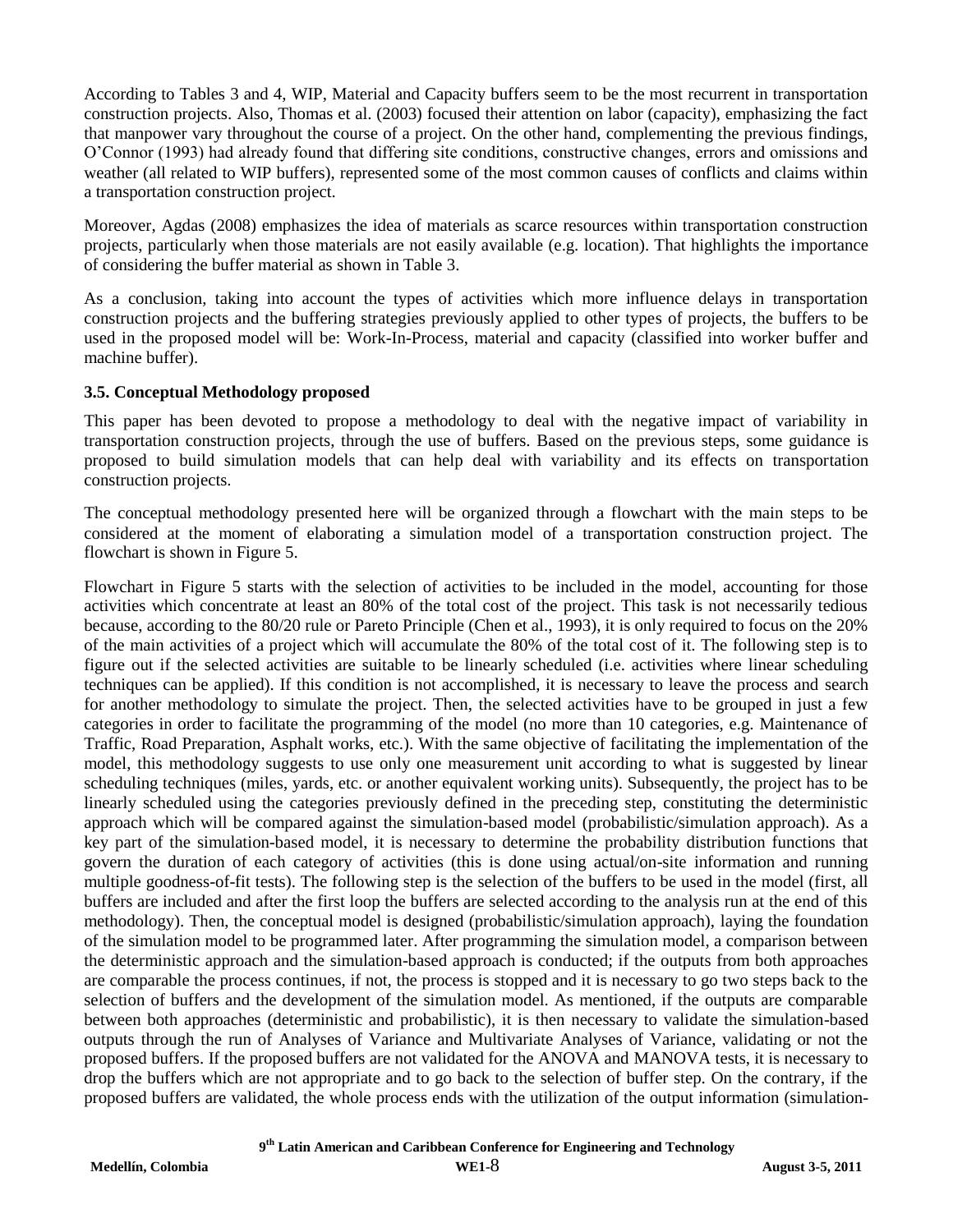based approach), as a tool to make better decisions in order to minimize the impact of variability in transportation construction projects.

Therefore, aiming to mitigate the negative effect of variability, the preceding methodology offers conceptual guidance to model a transportation construction project, through the use of linear scheduling theory in combination with simulation techniques and buffering strategies. Even more, despite the fact that the model presented in this paper has been developed through the use of a specific software package (ExtendSim, 2008); it is perfectly feasible to expand this conceptual methodology to the use of any other simulation software, even Excel combined with Crystal Ball (2010).



**Fig. 5. Flowchart of the conceptual methodology.**

#### **4. CONCLUSIONS**

This paper was focused on proposing and testing a simple graphical approach based on simulation techniques and buffering strategies applied to transportation construction projects and, more generally, proposing a conceptual methodology to build simulation-based models that help deal with the negative impact of variability on this type of projects.

This conceptual methodology allows the researcher to develop a simulation-based model for any type of transportation construction project, with the final and most appreciated objective of utilizing the outputs of the model as a tool for decision-makers. This methodology permits to select the appropriate activities to be included in the model, to select the buffers, to compare the outputs given by the model with actual data, to determine whether the buffers are statistically significant (ANOVA, MANOVA) and, if not, to loop back to previous steps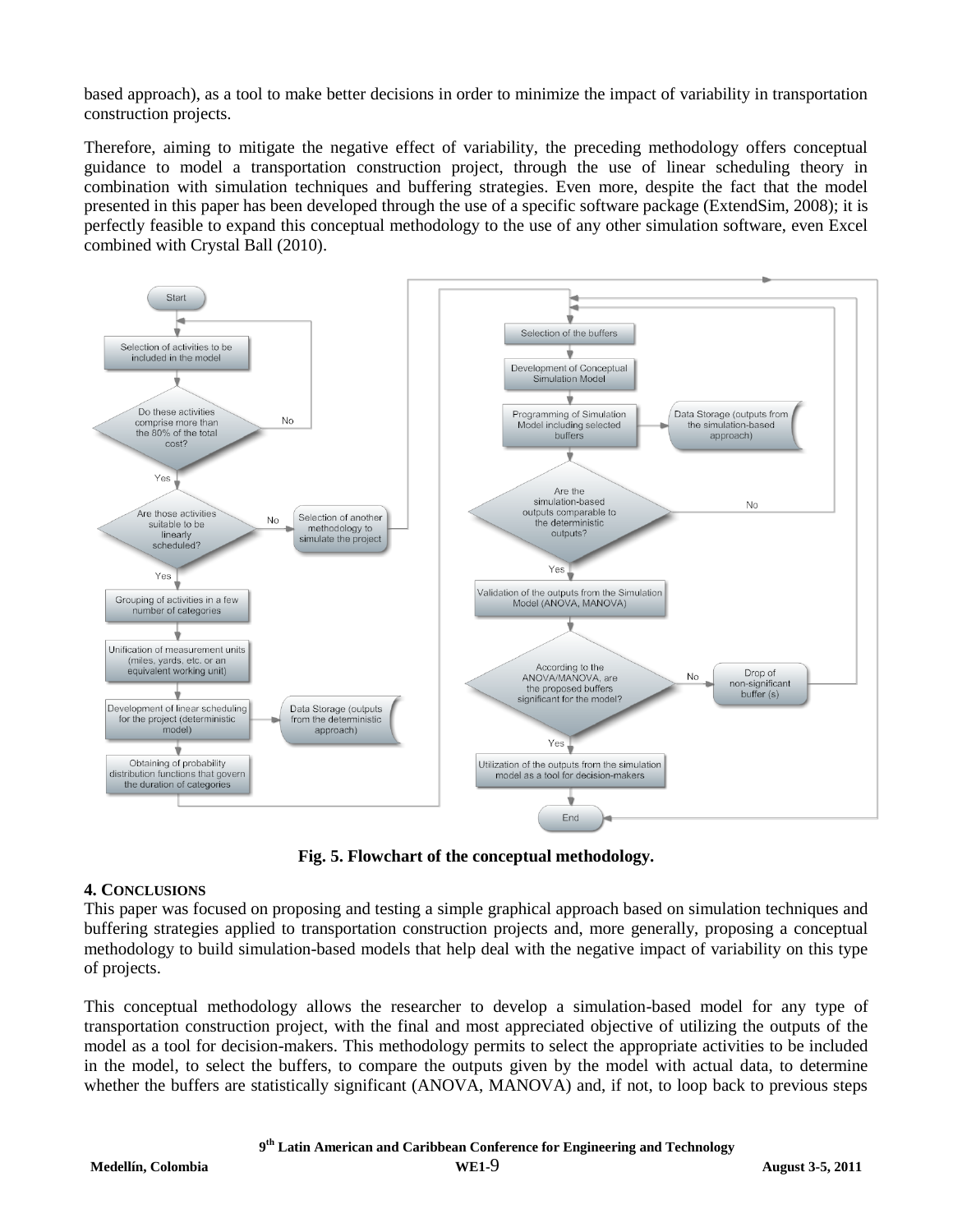to feedback the model with the relevant buffers found, finishing the process with the utilization of the outputs information in order to make better decisions.

## **REFERENCES**

- 1. Lay, M.G. and Vance, J.E. (1992). Ways of the World: A history of the world's roads and of the vehicles that used them. Rutgers University Press, New Jersey.
- 2. Marrey, B. and Grote, J. (2003). The Story of Prestressed Concrete from 1930 to 1945: A Step towards the European Union. Proceedings 1st Annual International Conference on Construction History, Madrid, Spain.
- 3. Slater, R. (1996). The National Highway System: a commitment to America's future. Public Roads, Vol. 59, No. 4.
- 4. National Bureau of Economic Research. (2007). "Determination of the December 2007 Peak in Economic Activity." Information on Recessions and Recoveries, the NBER Business Cycle Dating Committee, and related topics, http://www.nber.org/dec2008.pdf (Accessed March 2010).
- 5. Federal Highway Administration (2010). American Recovery and Reinvestment Act of 2009, http://www.fhwa.dot.gov/economicrecovery/index.htm (accessed July 2010).
- 6. Newitt, J.S. 2007. Construction Scheduling, Principles and Practices. New Jersey: Prentice Hall.
- 7. González, V., Alarcón, L.F. and Gazmuri, P. (2006). Design of WIP Buffers in Repetitive Projects: A Study Case. Proceedings of 14th Annual Conference of International Group for Lean Construction, Santiago, Chile, July 25th – 27th.
- 8. Thomas, H.R. and Ellis, R. (2001). Avoiding Delays during the construction phase of highway projects. National Cooperative Highway Research Program, Transportation Research Board, National Research Council, Pennsylvania Transportation Institute. The Pennsylvania State University, University Park, Pennsylvania, USA.
- 9. Cullingford, G., M.J. Mawdesley and P. Davies. 1979. Some experiences with computer based games in civil engineering teaching. Computer & Education, Vol. 3, No. 3, pp. 159-164.
- 10. Angelides, D.C., A. Poulopoulos, I. Avgeris and P. Haralampous. (2000). Case Studies and Information Technology in Civil Engineering Learning. Journal of Professional Issues in Engineering Education and Practice, Vol. 126, No. 3, pp. 125-132.
- 11. Ang, A. H-S. and Tang, W.H. (2008). Probability Concepts in Engineering: Emphasis on Applications to Civil and Environmental Engineering. John Wiley & Sons, Inc., Hoboken, New Jersey.
- 12. Nijssen, B., D. P. Lettenmaier, X. Liang, S. W. Wetzel, and E. F. Wood (1997), Streamflow Simulation for Continental-Scale River Basins, Water Resour. Res., Vol. 33, No. 4, pp. 711–724.
- 13. Takahashi, Y. and Fenves, G. (2006). Software framework for distributed experimental–computational simulation of structural systems. Journal of Earthquake Engineering & Structural Dynamics, Vol. 35, No. 3, pp. 267-291.
- 14. Oettl, G., Stark, R.F. and Hofstetter, G. (2004). Numerical simulation of geotechnical problems based on a multi-phase finite element approach. Computers and Geotechnics, Vol. 31, No. 8, pp. 643-664.
- 15. Martinez, J., and Ioannou, P. (1999). General-purpose systems for effective construction simulation. Journal of Construction Engineering and Management, Vol. 125, No. 4, pp. 265-276.
- 16. Han, S., and Halpin, D. (2005). The use of simulation for productivity estimation based on multiple regression analysis. Proceedings of the 2005 Winter Simulation Conference, pp. 1492-1499.
- 17. Peña-Mora, F.; Han, S.; Lee, S.; and Park, M. (2008). Strategic-Operational Construction Management: Hybrid System Dynamics and Discrete Event Approach. Journal of Construction Engineering and Management, ASCE, Vol. 134, No. 9, pp. 701-710.
- 18. Halpin, D. W. (1973). An Investigation of the Use of Simulation Networks for Modeling Construction Operations. PhD Dissertation, Department of Civil Engineering, University of Illinois at Urbana-Champaign, Illinois.
- 19. González, V., Alarcón, L. F. and Molenaar, K. (2009). Multiobjective Design of Work-In-Process Buffer for Scheduling Repetitive Building Projects. Automation in Construction, Vol. 18, No. 2, pp. 95-108.
- 20. Al-Battaineh, H.; AbouRizk, S.; Tan, J. and Fernando, S. (2006). Productivity Simulation during the Planning Phase of the Glencoe tunnel in Calgary, Canada: a case study. Proceedings of Winter Simulation Conference, Monterey, California, USA, December 3rd - 6th.

 **9 th Latin American and Caribbean Conference for Engineering and Technology**